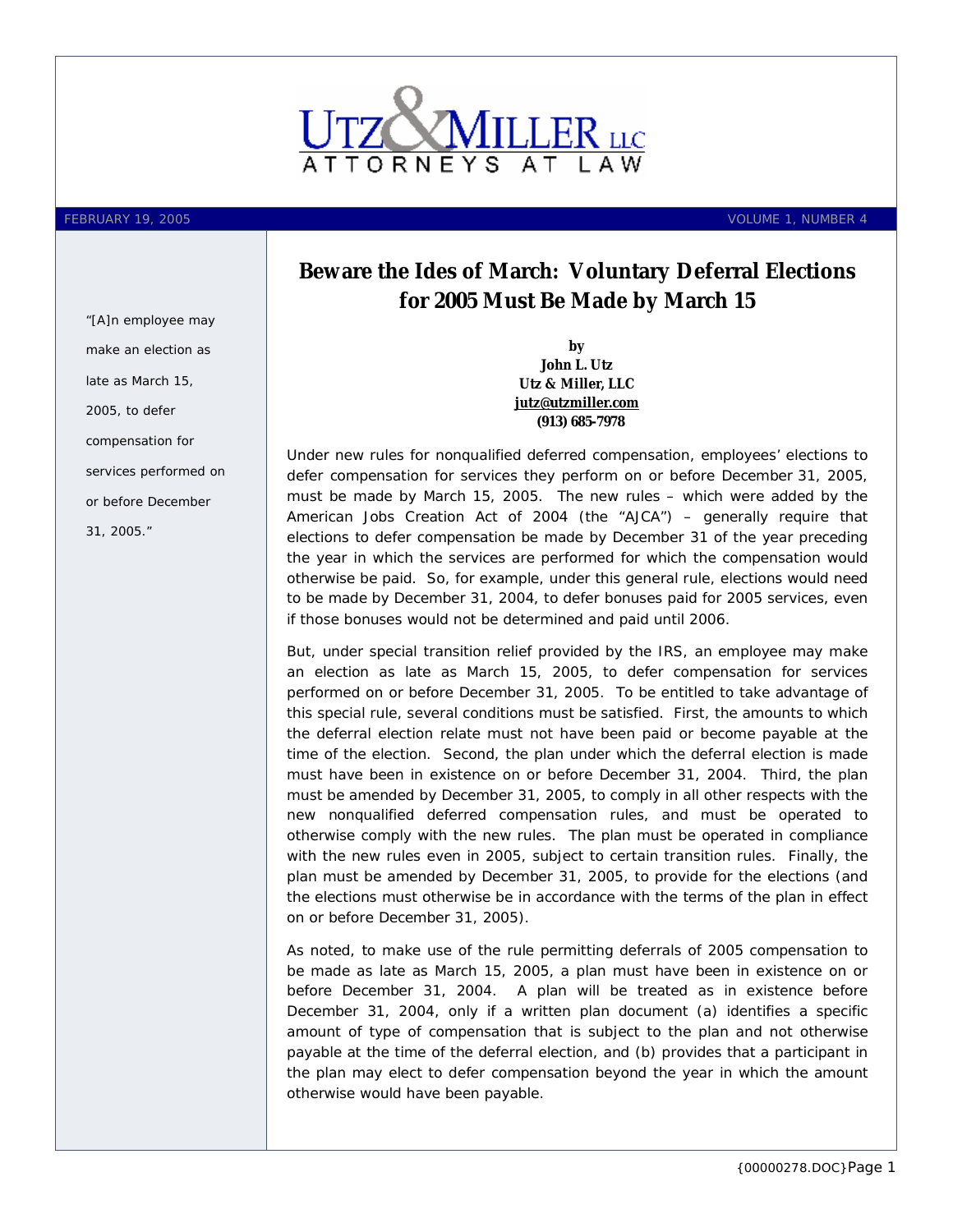*"It is likely that payment at the time distribution is made under an employer's 401(k) or other qualified retirement plan … would not satisfy the new requirements of the AJCA."*

**Utz & Miller, LLC**  13200 Metcalf Suite 230 Overland Park, KS 66213

Phone: 913.685.0970 Fax: 913.685.1281

**John L. Utz**  [jutz@utzmiller.com](mailto:jutz@utzmiller.com) Phone: 913.685.7978 Fax: 913.685.1281

**Eric N. Miller**  [emiller@utzmiller.com](mailto:emiller@utzmiller.com) Phone: 913.685.8150 Fax: 913.685.1281

[www.utzmiller.com](http://www.utzmiller.com)

The information in this newsletter is of a general nature only and does not constitute legal advice.

Consult your attorney for advice appropriate to your circumstances.

**Compensation Subject to AJCA Rules.** The new deferral compensation provisions of the AJCA restrict the deferral of compensation in many ways other than setting deadlines for voluntary elections to defer compensation.These additional rules apply not only to voluntary deferrals, but also to compensation an employer chooses to defer, without any employee election, such as benefits under a supplemental executive retirement plan ("SERP") designed to supplement an employer's qualified retirement plan. The new rules also apply broadly to many other types of deferred compensation, including deferrals under individual employment agreements. The rules can even apply to deferred compensation arrangements with independent contractors.

The rules generally do not apply to annual bonuses (or other annual compensation) paid within two and one-half months after the end of the calendar year in which the services were provided for which the bonuses (or other compensation) are paid. The new rules can, however, apply to annual bonuses paid more than two and one-half months after year-end, as well as to severance pay.

Here are some of the other rules the AJCA imposes on deferred compensation arrangements:

**Events Triggering Distribution.** Under the AJCA, deferred compensation may not be distributed earlier than:

- **Separation from Service**
- **Disability**
- **Death**
- A "**Specified Time** (or pursuant to a **Fixed Schedule**)" specified under the plan at the date of the deferral of compensation
- A **Change in Ownership** or effective control of a corporation, or in the ownership of a substantial portion of the assets of a corporation, as provided in Treasury regulations
- The occurrence of an **Unforeseeable Emergency**

Specified Time. As noted in the list above, payments under a nonqualified deferred compensation plan may be made at a "specified time." The legislative history for the AJCA indicates that amounts payable upon the occurrence of an event are *not* to be treated as payable at a specified time. For example, amounts payable when an individual attains age 65 are payable at a specified time, while amounts payable when an individual's child begins college are payable upon the occurrence of an event and not at a specified time. It is likely that payment at the time distribution is made under an employer's 401(k) or other qualified retirement plan (such as a defined benefit pension plan or profit sharing program) would not be considered payment at a specified time or pursuant to a fixed schedule, and therefore would not satisfy the new requirements of the AJCA.

Disability.A participant is disabled for purposes of the distribution rules if the participant (a) is unable to engage in any substantial gainful activity by reason of any medically determinable physical or mental impairment which can be expected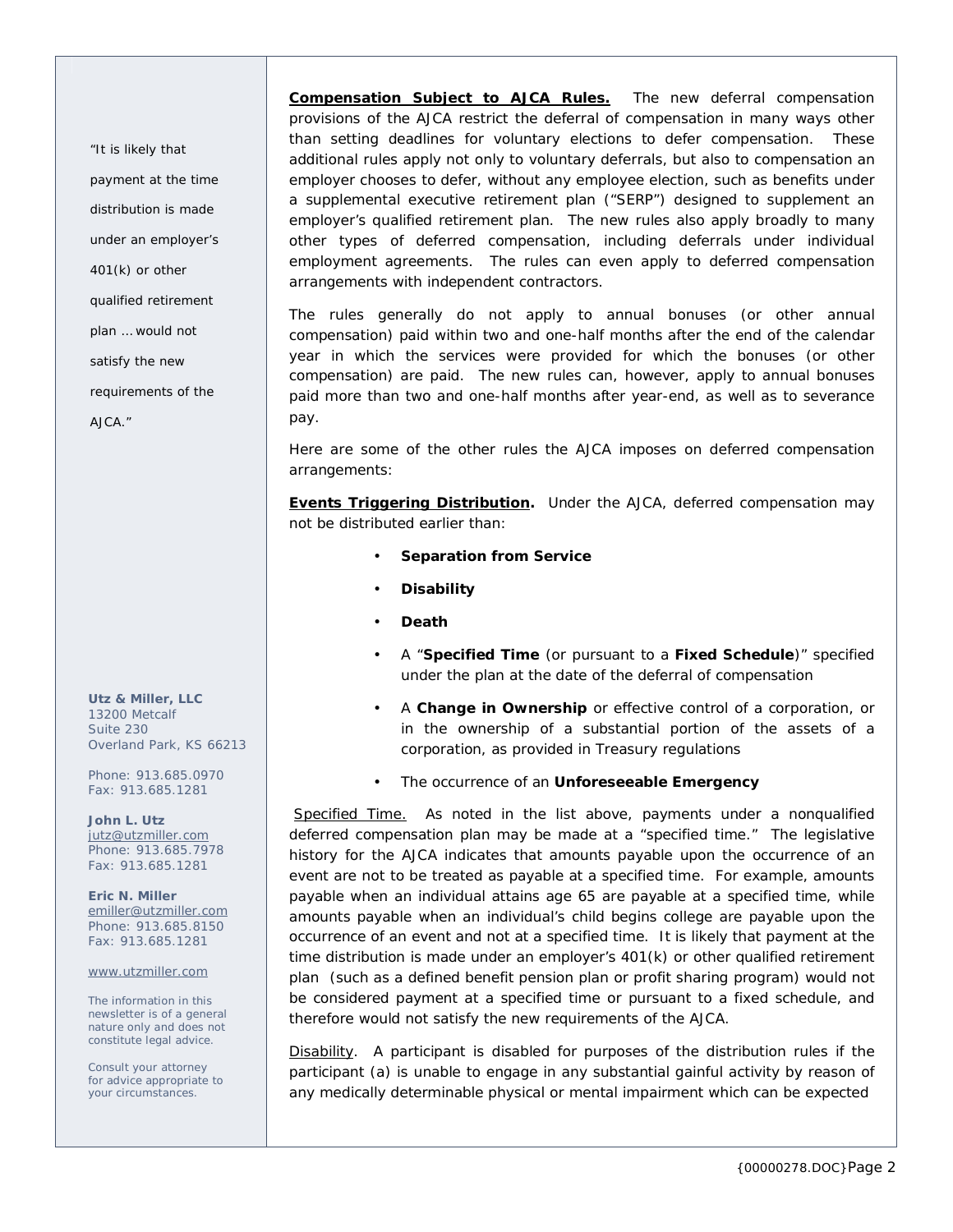*"In general, elections to defer compensation for services rendered during a year must be made no later than the close of the preceding year."* 

**Utz & Miller, LLC**  13200 Metcalf Suite 230 Overland Park, KS 66213

Phone: 913.685.0970 Fax: 913.685.1281

**John L. Utz**  [jutz@utzmiller.com](mailto:jutz@utzmiller.com) Phone: 913.685.7978 Fax: 913.685.1281

**Eric N. Miller**  [emiller@utzmiller.com](mailto:emiller@utzmiller.com) Phone: 913.685.8150 Fax: 913.685.1281

[www.utzmiller.com](http://www.utzmiller.com)

The information in this newsletter is of a general nature only and does not constitute legal advice.

Consult your attorney for advice appropriate to your circumstances.

to result in death or can be expected to last for a continuous period of not less than 12 months, or (b) is, by reason of any medically determinable physical or mental impairment which can be expected to result in death or can be expected to last for a continuous period of not less than 12 months, receiving income replacement benefits for a period of not less than three months under an accident or health plan covering employees of the employer.

Unforeseeable Emergency. For purposes of the distribution rules, an "unforeseeable emergency" is a severe financial hardship to a participant resulting from an illness or accident of the participant, the participant's spouse, or a tax dependent of the participant; a loss of the participant's property due to casualty; or other similar extraordinary and unforeseeable circumstances arising as a result of events beyond the control of the participant. In the event of an unforeseeable emergency, the amount distributed must not exceed the amount necessary to satisfy the emergency, plus amounts necessary to pay taxes reasonably anticipated as a result of the distribution, after taking into account the extent to which the hardship is or may be relieved through reimbursement or compensation by insurance or otherwise or by liquidation of the participant's assets (to the extent the liquidation of those assets would not itself cause severe financial hardship).

Acceleration of Benefits. No acceleration of benefits or the payment of benefits is permissible, except as permitted under Treasury regulations. The IRS has, in Notice 2005-1, indicated that a plan may permit the acceleration of the payment of benefits to an individual other than the participant (such as to a former spouse) as necessary to satisfy a domestic relations order, and may permit the acceleration of distribution to the extent necessary to pay FICA taxes on the deferred compensation and to pay any related withholding tax on those FICA amounts.

**Deferral Election Timing Rules**. In general, elections to defer compensation for services rendered during a year must be made no later than the close of the preceding year. This rule applies to voluntary deferrals of compensation, such as under typical bonus deferral programs or 401(k) tandem plans. It appears that similar timing rules apply to compensation an employer chooses to defer for its employees (without employees making a voluntary election to defer), if those employees have a choice as to when and how distribution is made. Those elections as to the timing and form of distribution would appear to be subject to the new election deadlines.

The general rule that deferral elections must be made before the beginning of the year in which the employee's services are provided is relaxed for the first year in which a participant becomes eligible to participate in a deferred compensation plan. In that event, a participant may make an election within 30 days after the date he or she becomes eligible. Even then, however, the election may only be made with respect to services to be performed subsequent to the election.

There is another special rule, which may be of use under bonus deferral programs. Where performance-based compensation is based on services performed over a period of at least 12 months, a participant's deferral election may be made as late as six months prior to the end of the service period. So, for example, for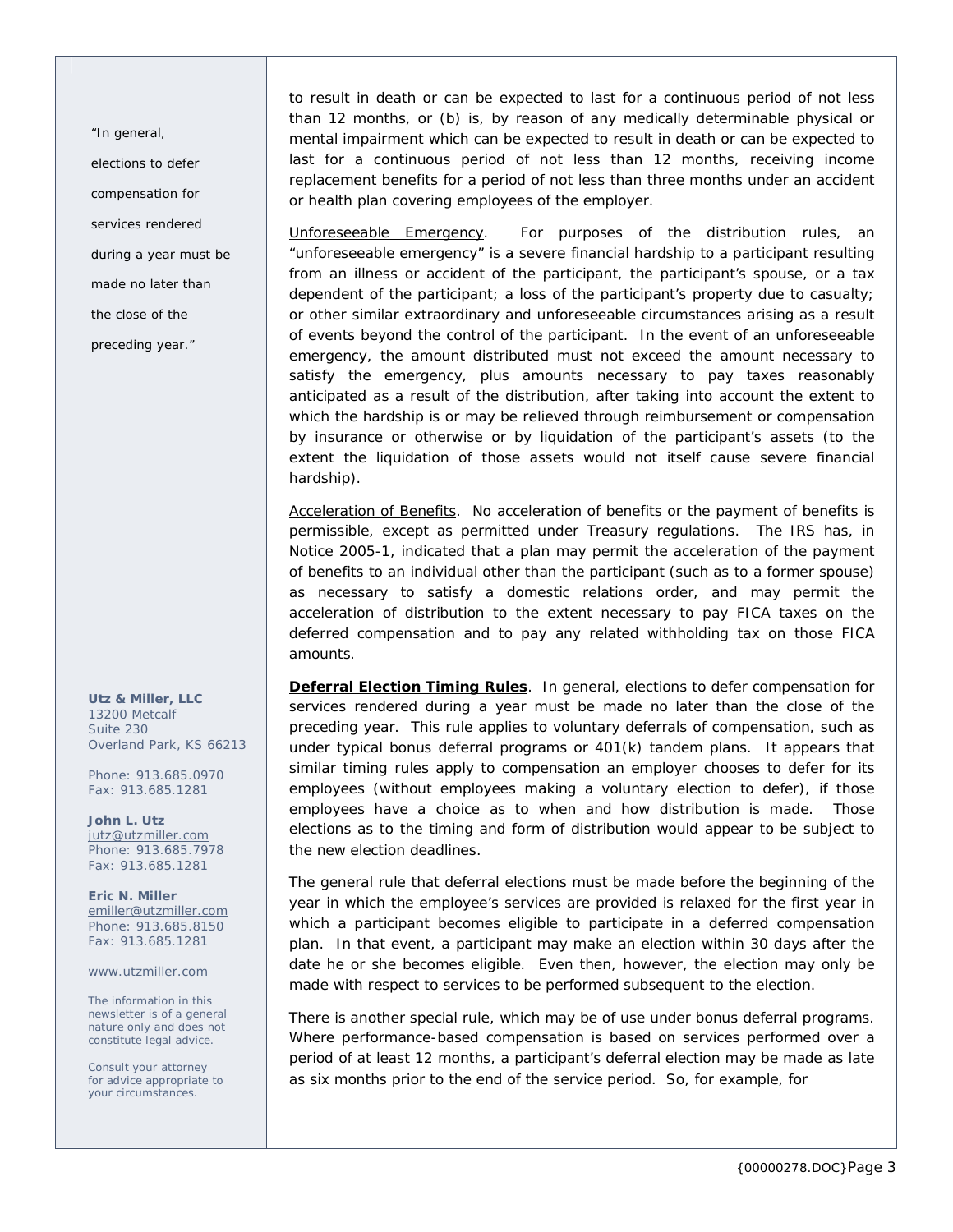*"[P]articipants may be permitted to make … elections to further defer (but not accelerate) distribution in certain circumstances."* 

**Utz & Miller, LLC**  13200 Metcalf Suite 230 Overland Park, KS 66213

Phone: 913.685.0970 Fax: 913.685.1281

**John L. Utz**  [jutz@utzmiller.com](mailto:jutz@utzmiller.com) Phone: 913.685.7978 Fax: 913.685.1281

**Eric N. Miller**  [emiller@utzmiller.com](mailto:emiller@utzmiller.com) Phone: 913.685.8150 Fax: 913.685.1281

[www.utzmiller.com](http://www.utzmiller.com)

The information in this newsletter is of a general nature only and does not constitute legal advice.

Consult your attorney for advice appropriate to your circumstances.

performance-based bonuses based on services performed over a calendar year, deferral elections could be made as late as June 30 of the year during which the services are performed. The IRS has issued some temporary guidance – which it has indicated is probably more generous than later guidance will be – permitting use of this special six month election timing rule with respect to bonus compensation where (1) payment of the compensation or the amount of the compensation is contingent on the satisfaction of organizational or individual performance criteria, and (2) the performance criteria are not substantially certain to be met at the time a deferral election is permitted. Bonus compensation may include payments based upon subjective performance criteria, but (1) any subjective performance criteria must relate to the performance of the participant, a group of employees that includes the participant, or a business unit for which the employee provides services (which may include the entire organization), and (2) the determination that any subjective performance criteria have been met must not be made by the participant or a family member of the participant. The special six month deferral election timing rule is unavailable for any amount that is paid based upon a level of performance that is substantially certain to be met at the time the criteria are established, or that is based solely on the value of, or appreciation in value of, the employer or its stock.

**Certain Changes in Distribution Elections Permitted**. In the case of voluntary deferrals (and perhaps non-voluntary deferrals), participants may be permitted to make later elections to further defer (but not accelerate) distribution in certain circumstances. Under these rules, later elections to delay a payment or change the form of a payment may be made if:

- 1. The plan requires that the later election not take effect until at least 12 months after the date on which the election is made;
- 2. In the case of an election relating to a payment that is not on account of disability, death, or unforeseeable emergency, the plan requires that the first payment with respect to which the election is made be deferred for a period of at least five years from the date the payment would otherwise have been made; and
- 3. The plan requires that any election relating to a payment to be made at a specified time (or pursuant to a fixed schedule) not be made less than 12 months prior to the date of the first originally scheduled payment.

**Consequences of Failing to Meet New Rules.** Amounts deferred under a nonqualified deferred compensation plan that does not meet the new requirements will be taxed to the extent they are not subject to a substantial risk of forfeiture. For many plans, this will cause participants to be taxed when they vest. In addition to current income inclusion, interest at the Tax Code's underpayment rate plus one percentage point will be imposed on underpayments that would have occurred had the compensation been properly reported as taxable when first deferred or, if later, when no longer subject to a substantial risk of forfeiture (typically, when participants vest). In addition, the amount required to be included in income is subject to a 20 percent additional tax.

**Effective Date of New Rules**. The new rules are technically effective for amounts deferred after December 31, 2004. The IRS has, however, issued